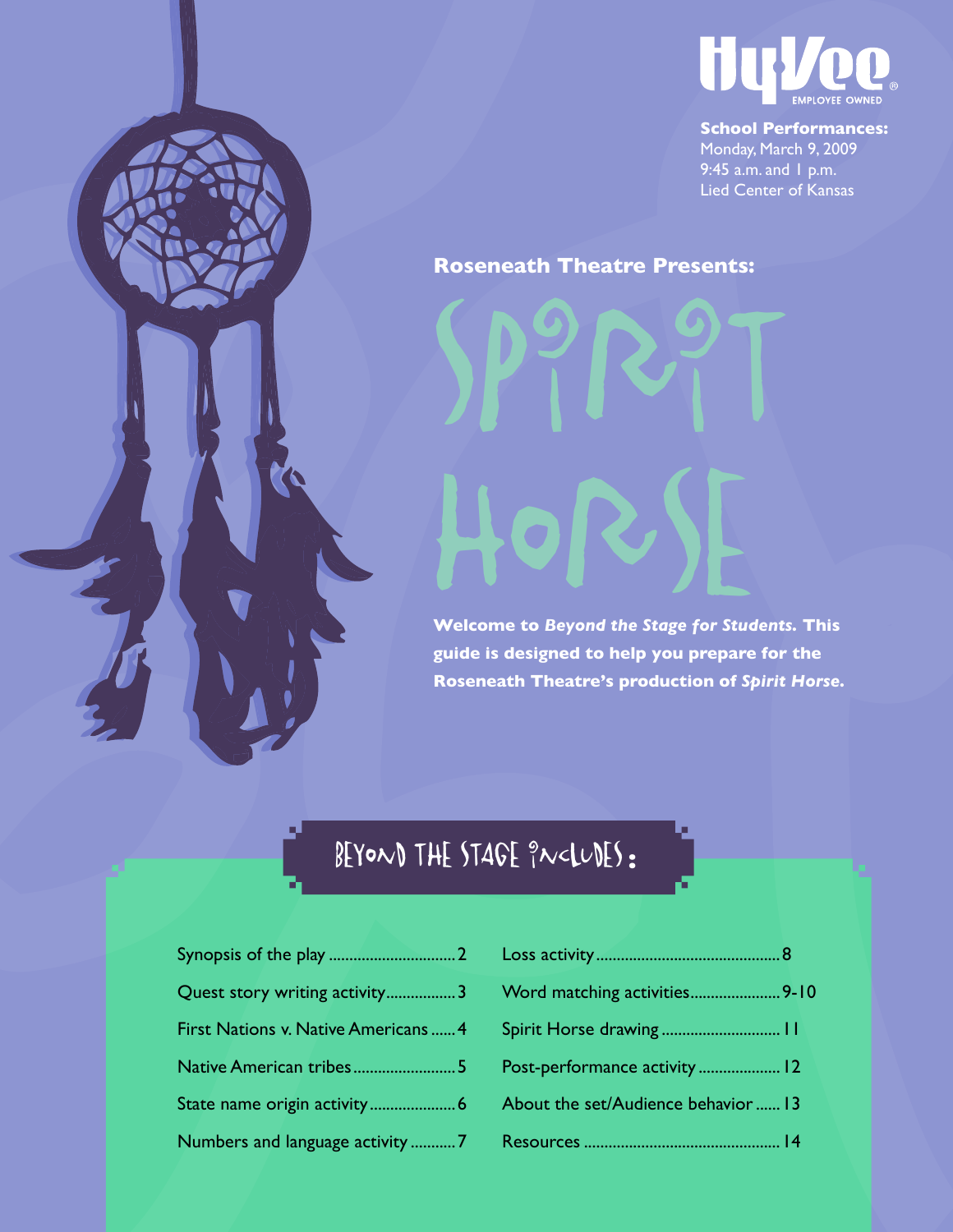# Synopsis of the Play**:**

**As the play opens, we meet Jesse and Angelina, two adventurous children who are members of the Stoney Nation and live with their father in a high-rise apartment in Calgary, Alberta. Both girls were born on the Stoney Nation reservation in the foothills of the Rockies, but their father turned his back on the First Nations community after the death of their mother and moved them to Calgary when they were very young. The children still speak with their grandfather, who lives on the reservation. One day at the reservation, Grandfather discovered a Spirit Horse that mysteriously appeared from under the lake near Wildwind Mountain. The Spirit Horse led him to where the children live in Calgary. Grandfather told them that the Stoney Nation people believe that Spirit Horses run below the surface of the lake by Wildwind Mountain, and very, very rarely, one will come to the surface. Legend has it that if some person is lucky or strong enough to ride this Spirit Horse, the horse will return to the lake, giving up its power to whoever catches and rides it. The children begin an exciting adventure with the Spirit Horse that ultimately leads them on a quest of healing for their family.**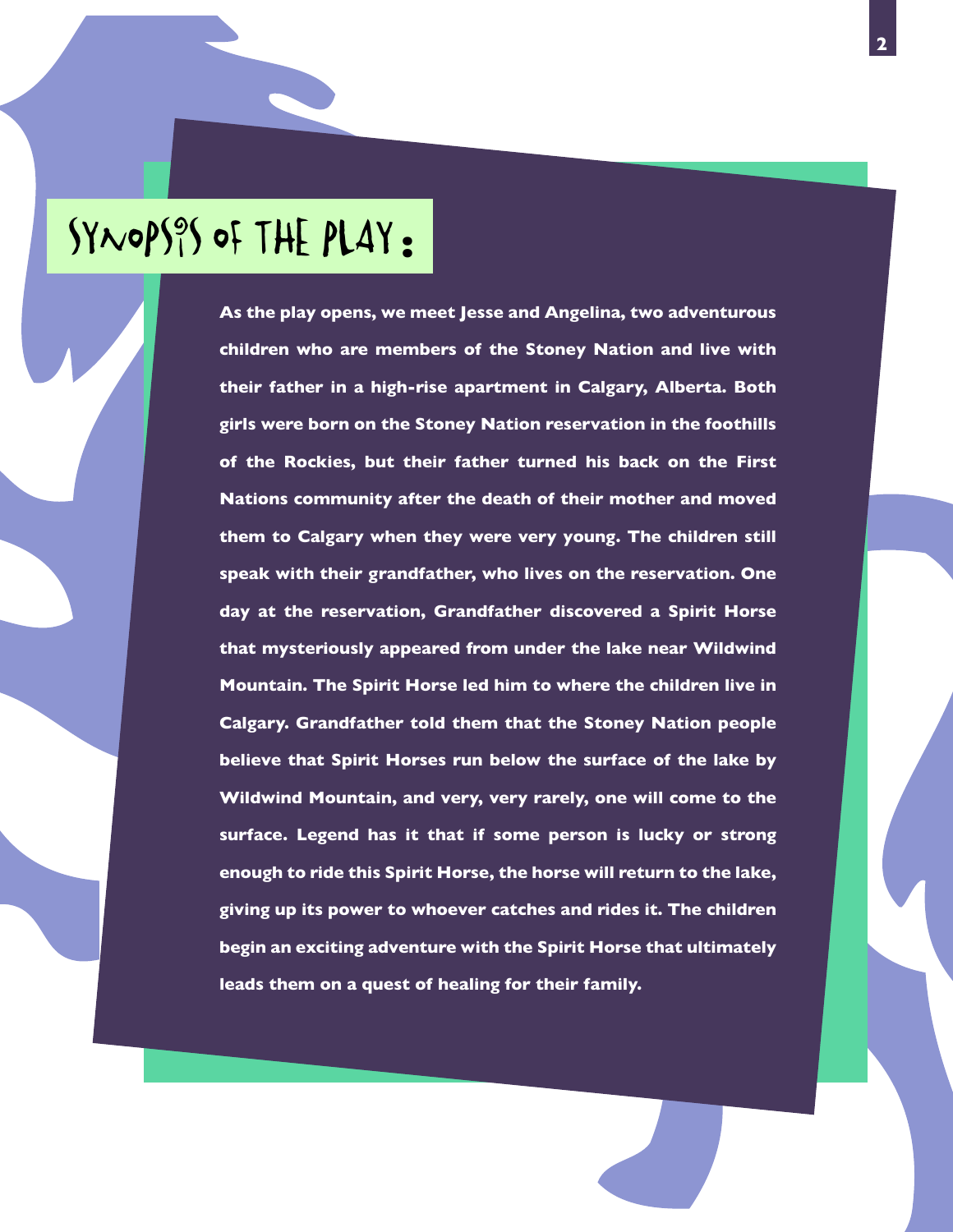# A quest story**:** writing activity

*Spirit Horse* is a "quest story." In the play, the children go on a quest to keep the Spirit Horse, but their quest ends up taking them on a greater journey of healing their family.

> In a typical quest, the characters set out in search of an object or a place that they believe will bring them happiness and security. The characters might be led to their quest by a legend or a secret map. These stories are generally full of acts of bravery, near mishaps and magical persons or objects that help or hinder them along the way. *Harry Potter* is a familiar example of a quest story. Harry's ultimate quest is for survival against Voldemort, but he has many other quests along the way. He has the help of his friends, Hermione and Ron, but many other times he is aided by magical creatures such as Fawkes the phoenix or magical objects such as the Marauder's Map.

Make up the elements of your own quest story in the space below. What would your quest be? Would you be guided by something like a map or a mythical creature? What kind of adventures would you have? What happens to you at the end of the story?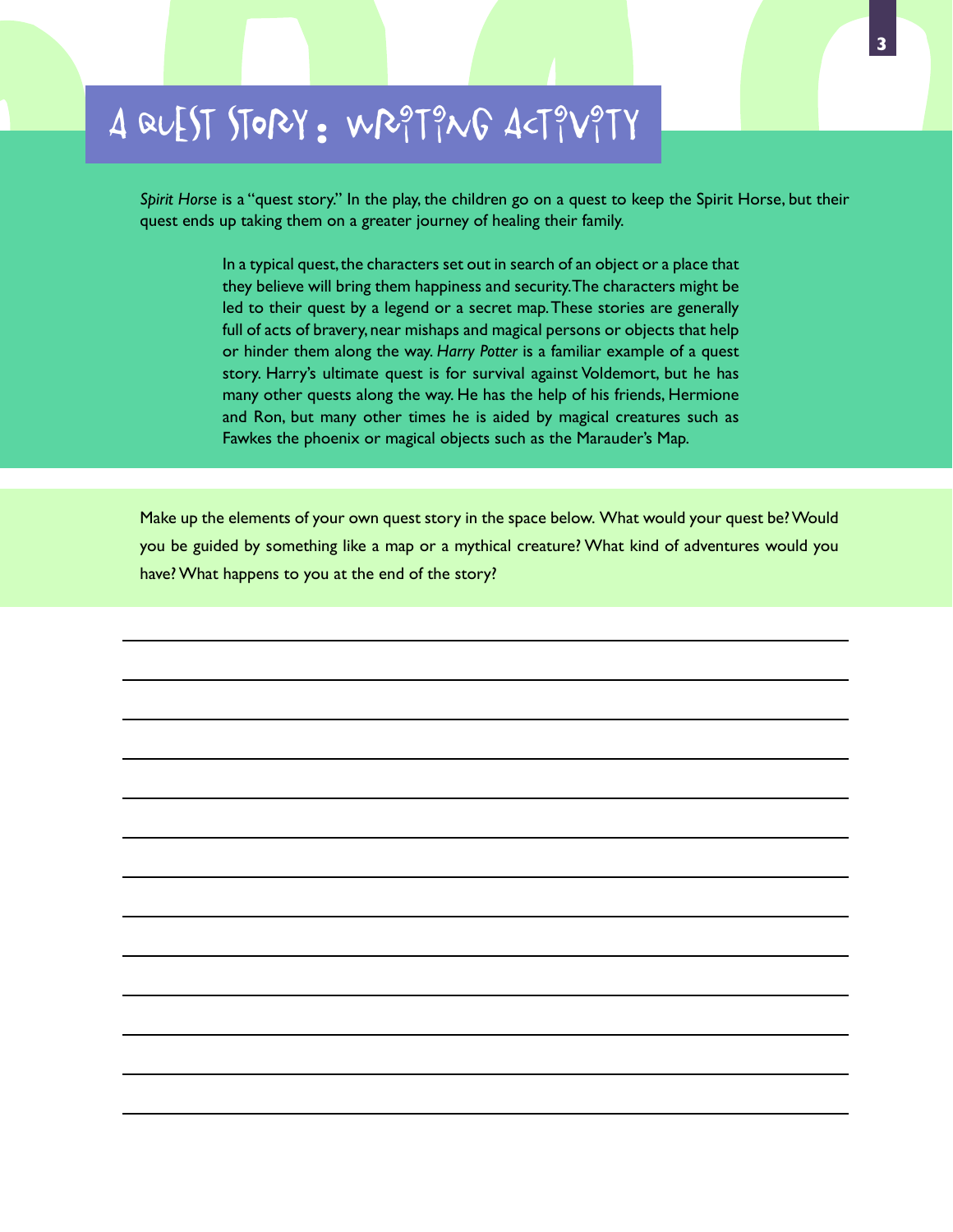# $F_1^9$ RST NAT $_1^9$ ONS VS. NAT $_1^9V$ E AMER $_1^9c$ ANS

The terms, "First Nations" and "Native Americans" refer to the same people. They both refer to the indigenous people of North America. Indigenous people are any ethnic group of people who live in a region where they have the earliest historical connection. In the United States, they are Native Americans, in Canada they are First Nations peoples.

These are just a few of the First Nations tribes that exist today. The family in Spirit Horse belongs to the Stoney Nation. The playwright and actors represent the Cree, Ojibwe and Métis people:

The **Stoney** or Stony are a First Nations group, indigenous to both Canada and the United States. The Stoney are descendants of the Dakota and Lakota nations of the Great Plains and the Rocky Mountains, part of the Sioux Nation. The name "Stoney" was coined by white explorers who observed tribe members using a technique of using fire-heated rocks to boil broth in rawhide bowls.

The **Cree** tribe is one of the largest American Indian groups in North America. There are 200,000 Cree people today living in communities throughout Canada and in parts of the northern United States (North Dakota and Montana).



Along with the Cree, the **Ojibwe** are one of the most populous and widely distributed First Nations tribes in North America, with 150 bands throughout north-central United States and southern Canada. Today there are 200,000 Ojibwe living throughout traditional territories.

The **Métis** are a result of the relations of First Nations women and European men. Today, the Métis people live almost exclusively in Canada, where they continue to push for respectful recognition and reconciliation for Aboriginal rights.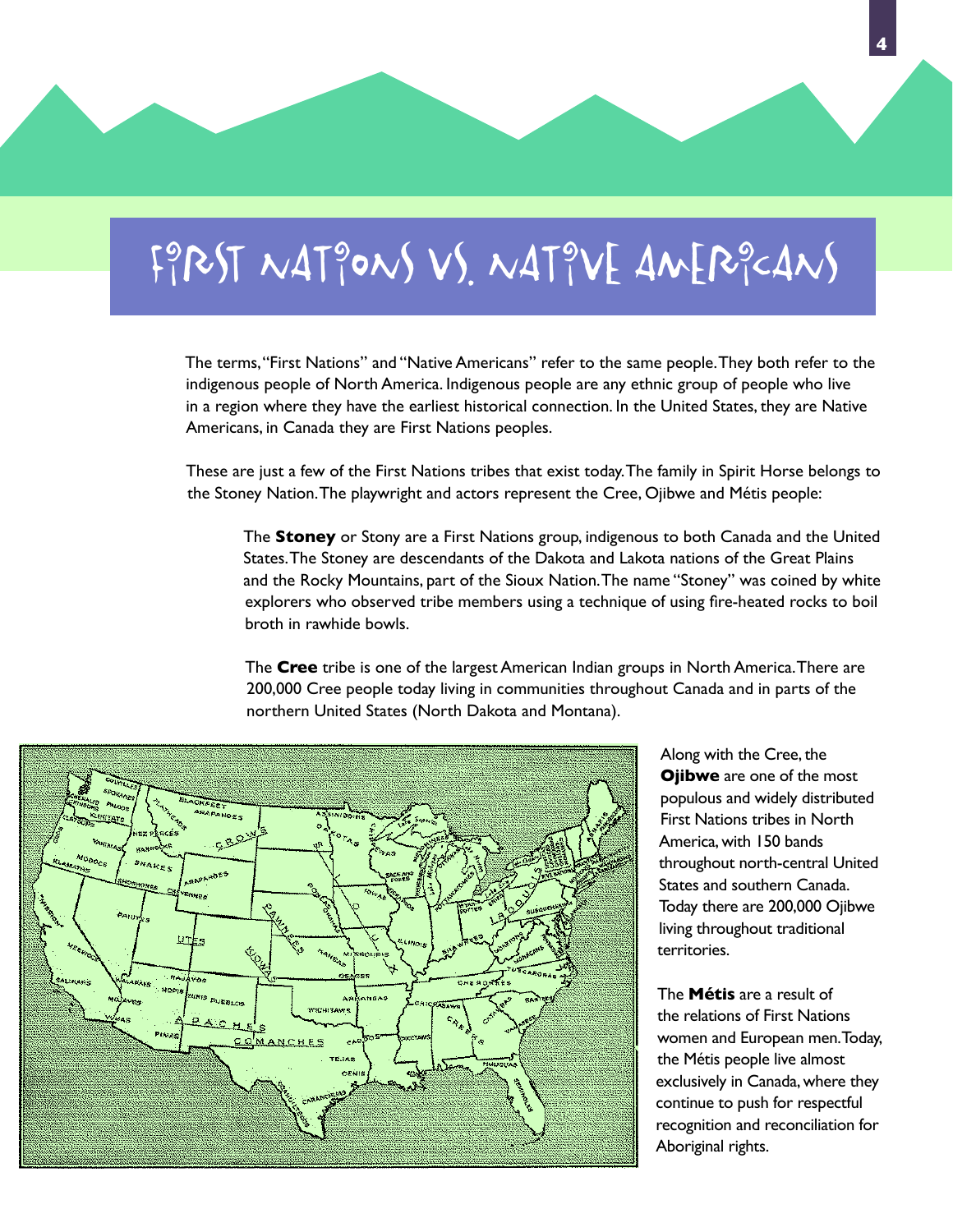Native American Tribes **<sup>5</sup>**

The **Cherokee** tribe is one of the largest in the United States today. They originally migrated from Texas or northern Mexico to the Great Lakes area. Around 1835, the Cherokee were driven west in a forced march known as the Trail of Tears, where more than 4,000 people died of hunger, disease and exposure. In 1887, after the Civil War, the government of the Cherokee Nation was dissolved and its people became U.S. citizens.

The **Kickapoo** originally occupied land that is now known as the Illinois area. In 1819, the tribe ceded all its lands in Illinois to the United States. After the relinquishment of land, many Kickapoo moved to Kansas and Oklahoma, where many still reside today. Some went to Mexico and became known as Mexican Kickapoos. Remaining Mexican Kickapoos are settled on a reservation in Chihuahua.

In its history, the **Comanche** were a very hostile people and the tribe effectively prevented white settlers from passing safely through their territory for more than a century. Originally from Idaho, Wyoming and neighboring states, the Comanche Nation is now centered in Lawton, Okla.

The **Apache** people came from Canada to settle in the Plains and the southwestern United States. Like the Comanche, the Apache have an aggressive past and many people feared them. Today, the Apache people live primarily in New Mexico, Arizona, Texas and Oklahoma.

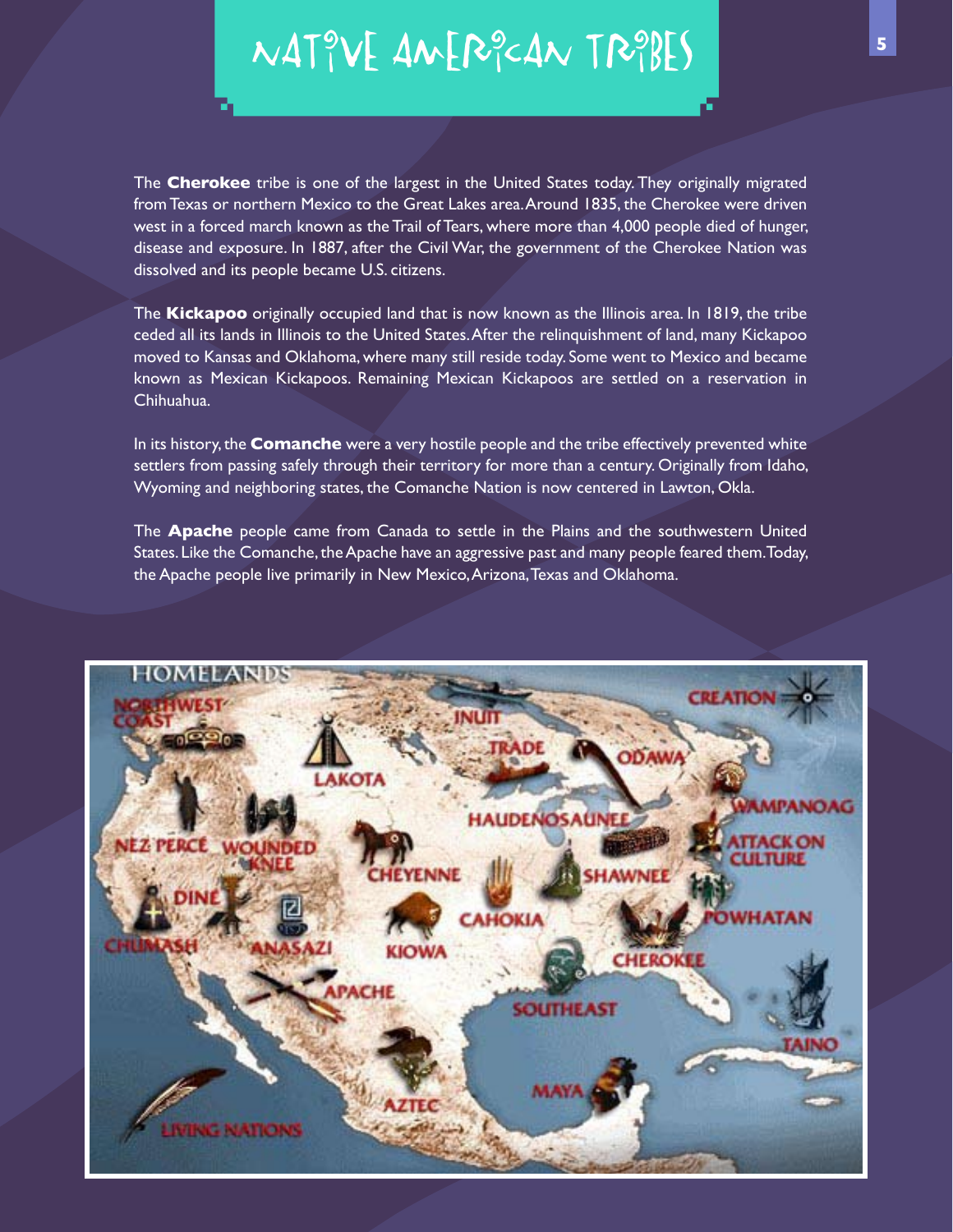

The following are the names of some of the 50 states. Many state names come from Native American languages. Circle 10 of the ones that you think may have originated from a Native American word. Then, check your answers with your teacher!

| Alabama        | Montana         |
|----------------|-----------------|
| Kansas         | Iowa            |
| South Carolina | Mississippi     |
| Missouri       | California      |
| New Hampshire  | Pennsylvania    |
| Indiana        | Louisiana       |
| Washington     | Texas           |
| Rhode Island   | North Dakota    |
| Ohio           | Florida         |
| Georgia        | <b>Illinois</b> |

Native American Factoids

**1) How many Native Americans are there in the U.S.?**

- **2) How many live on reservations?**
- **3) How many Native American languages are there?**
- **4) Where did the word "Kansas" originate?**

About 2 million in the United States and 1 million **1)**  in Canada 2) About 800,000 3) There are 150 Native American languages in the United States and Canada. "zrans)" **(4** zəssuyan besədi xisəqi əlqoəq 000,000 juodA comes from the Kansa language and means "Southwind"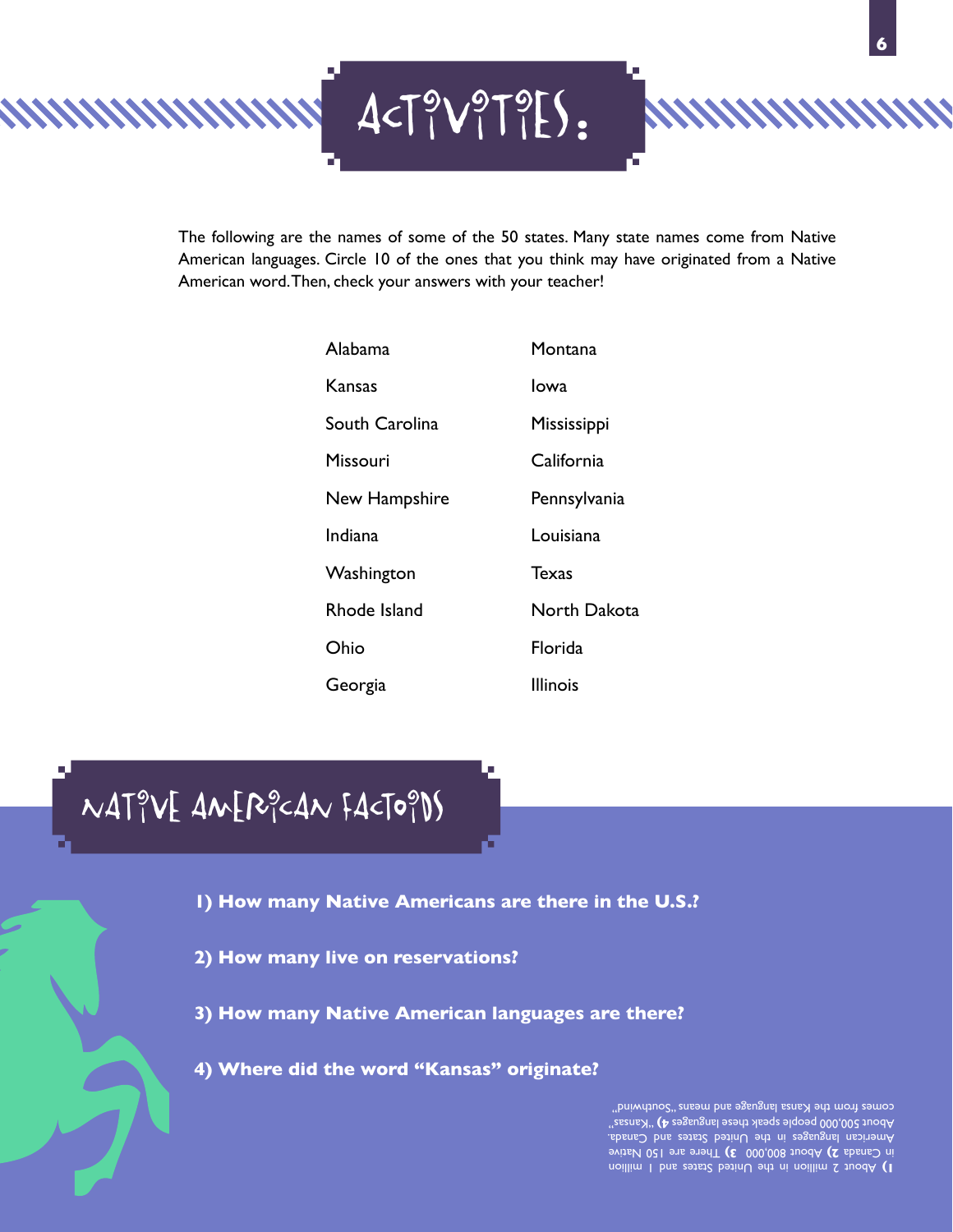

Read the equations below. Solve each equation, and then write the Lakota Sioux words for each number, using the language guide legend provided. The first one is done for you.

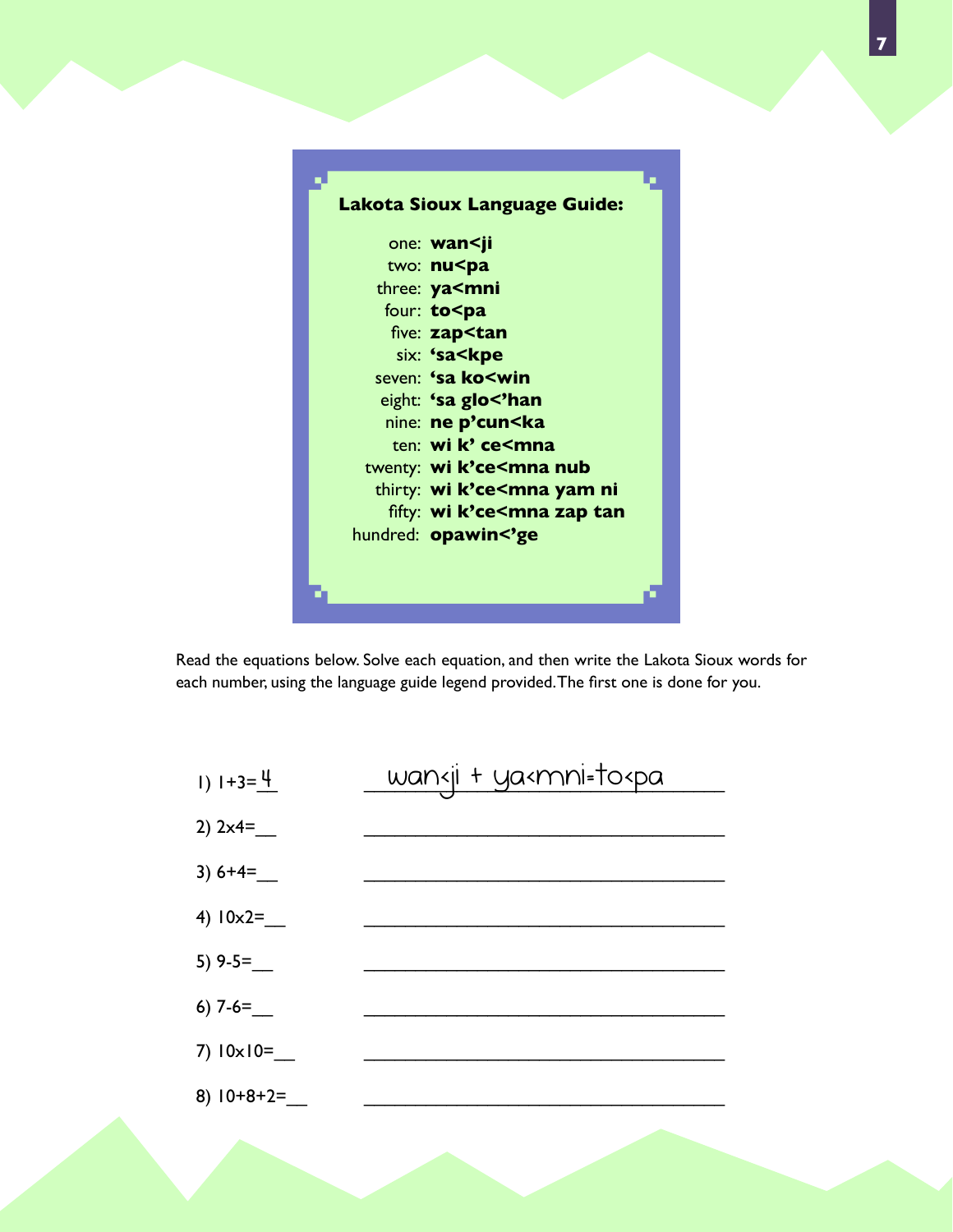# Loss Act?V?TY

In the play, Jesse and Angelina have lost their mother who died when they were both very young. Have you ever lost anyone close to you? Has a good friend ever moved away? Have you ever had a pet that died? Have you ever lost anything really important to you? How about a favorite toy?

In the space below, draw a picture of a person, pet or thing that you have lost, or draw how you felt when you lost them or it. Underneath the picture, list three things that you miss about them or it.

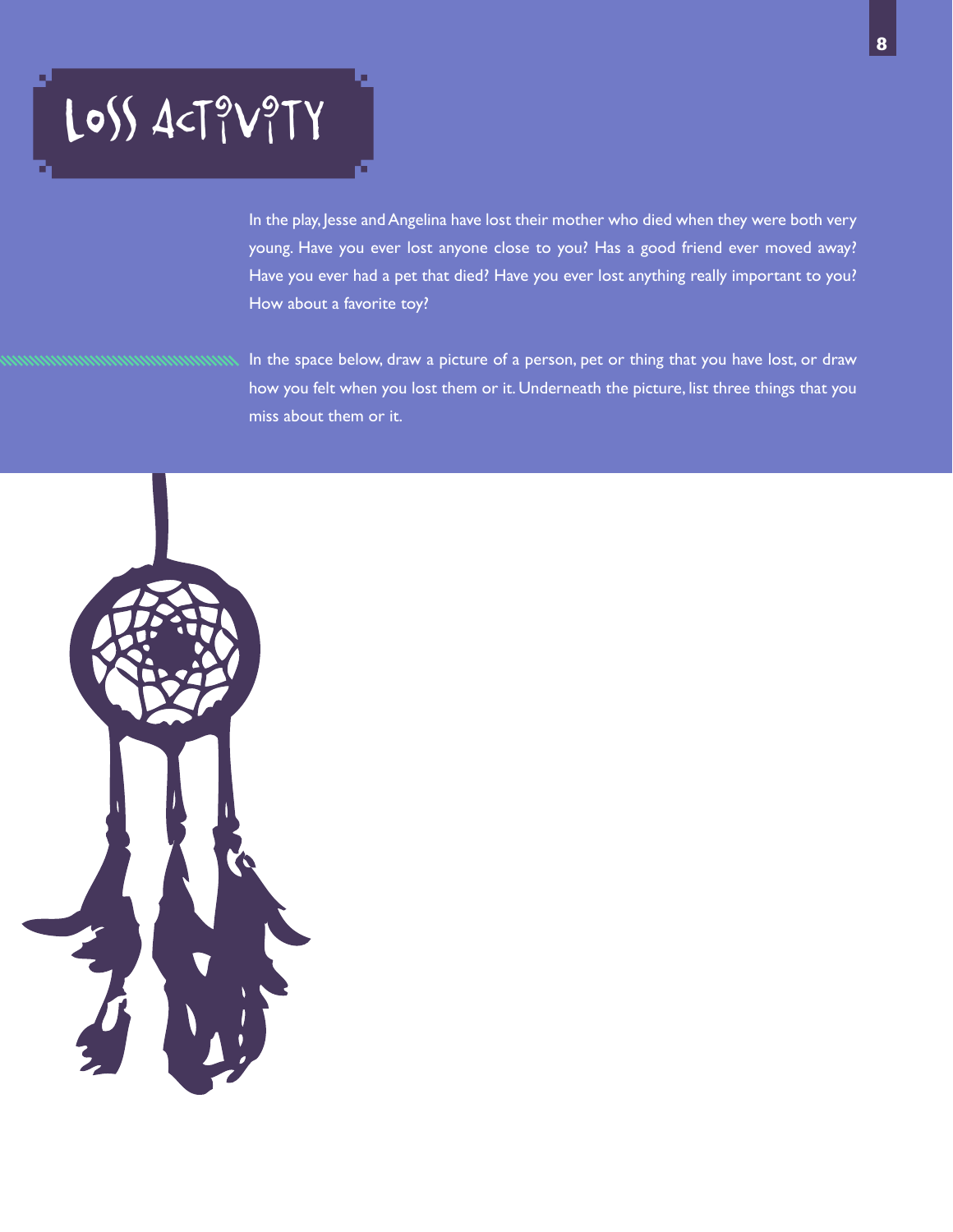Theatre tech terms**:**

Match the term on the left to its correct definition on the right.

| <b>Center stage</b>   | A large drapery or painted<br>canvas that provides the rear<br>or upstage masking of a set.                                                              |
|-----------------------|----------------------------------------------------------------------------------------------------------------------------------------------------------|
| <b>Front of house</b> | Left and right offstage areas.                                                                                                                           |
| Trap                  | An opening in the stage floor,<br>usually covered, which can be<br>used for special effects, such as<br>having scenery or performers<br>rise from below. |
| Wings                 | A position in the very middle<br>of the stage.                                                                                                           |
| <b>Backdrop</b>       | To give a performer cues dur-<br>ing a performance for missed<br>or forgotten lines.                                                                     |
| Script                | The portion of the theater<br>reserved for the audience.                                                                                                 |
| Prompt                | The backstage team responsi-<br>ble for carrying out the techni-<br>cal parts of a production, such<br>as scene changes and lighting.                    |
| Crew                  | The written or printed text,<br>consisting of the dialogue,<br>stage directions and character<br>descriptions for a play.                                |

**If you need some help, visit these websites:** 

http://www.tctwebstage.com/glossary.htm

http://www.dramatic.com.au/glossary/glossarya\_d.htm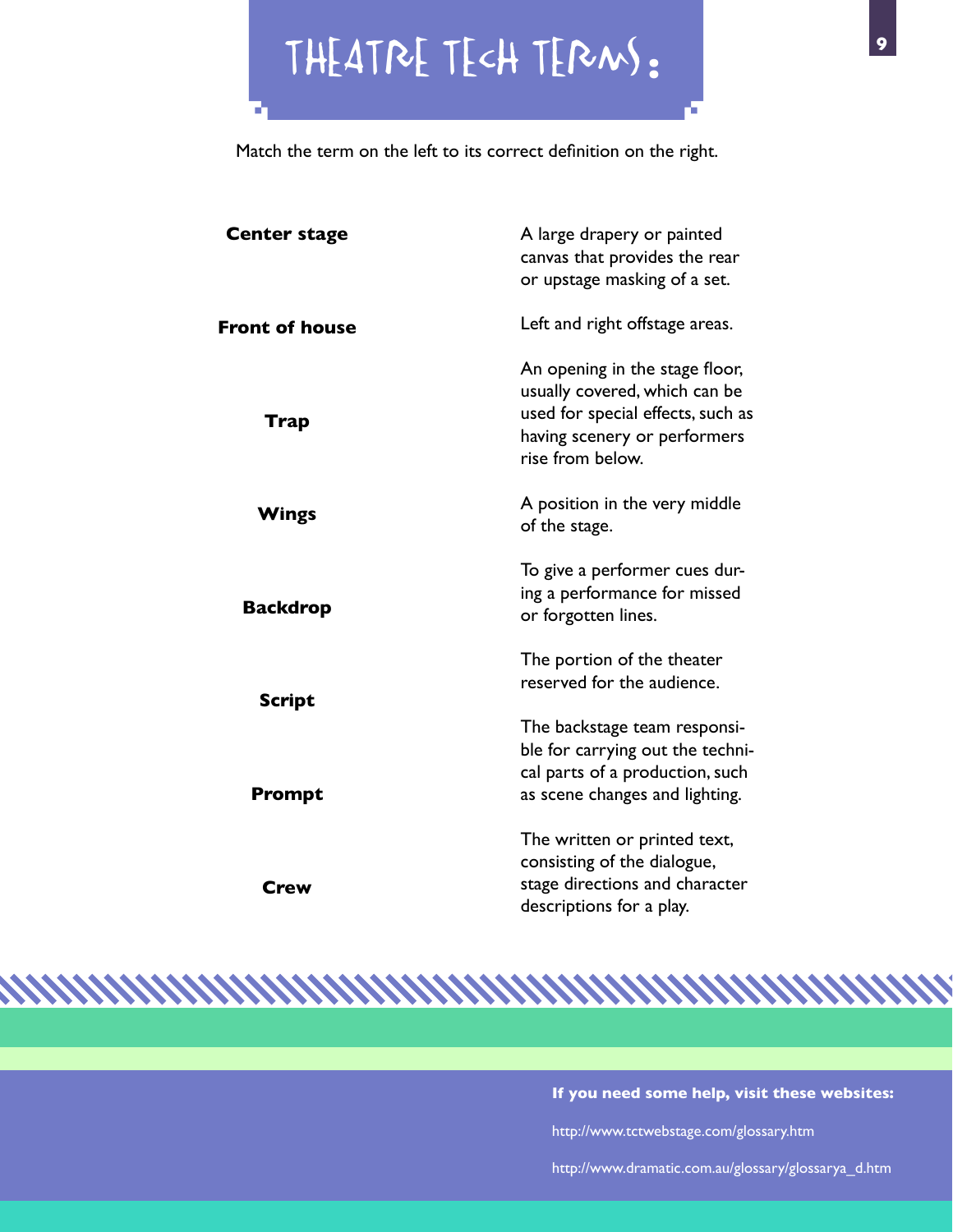# Production terms**:**

Match the term on the left to its correct definition on the right.

| <b>Epilogue</b>  | The arrangements of events and<br>characters for a drama.                                                           |
|------------------|---------------------------------------------------------------------------------------------------------------------|
| <b>Producer</b>  | Tension between two or more<br>characters in the play that leads to a<br>crisis or a climax.                        |
| <b>Monologue</b> | The main character of the play.                                                                                     |
| <b>Conflict</b>  | The chief opponent of the protagonist.                                                                              |
| <b>Plot</b>      | A speech addressed to the audience<br>after the conclusion of the play and<br>spoken by one of the performers.      |
| Protagonist      | A long speech made by an actor.                                                                                     |
| <b>Obstacle</b>  | That which delays or prevents the<br>achievement of a goal by a character.<br>It creates complication and conflict. |
| Antagonist       | The person responsible for the<br>business side of a production, including<br>raising the necessary money.          |

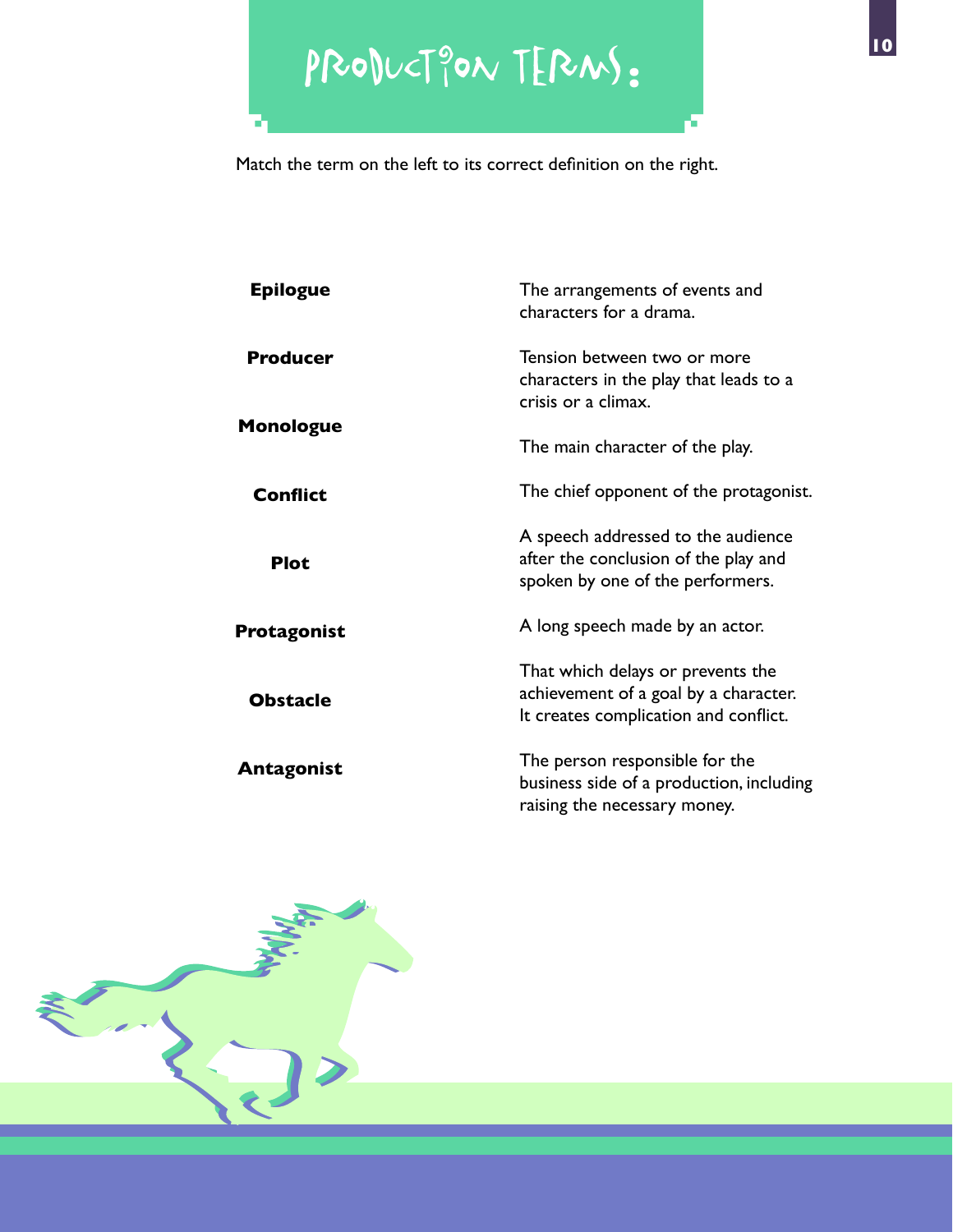# Wildwind**:** The Spirit Horse

We never actually see the Spirit Horse in the play. What do you imagine Wildwind looked like? **Draw a picture of Wildwind at the lake near Wildwind Mountain.** Or create a flyer promoting Wildwind's upcoming appearance at the Calgary Stampede. Or create a poster for a rodeo that features Father riding Wildwind when he was the star of the show and in his prime.

<u>MMMMMMMMMMMMMMMMM</u>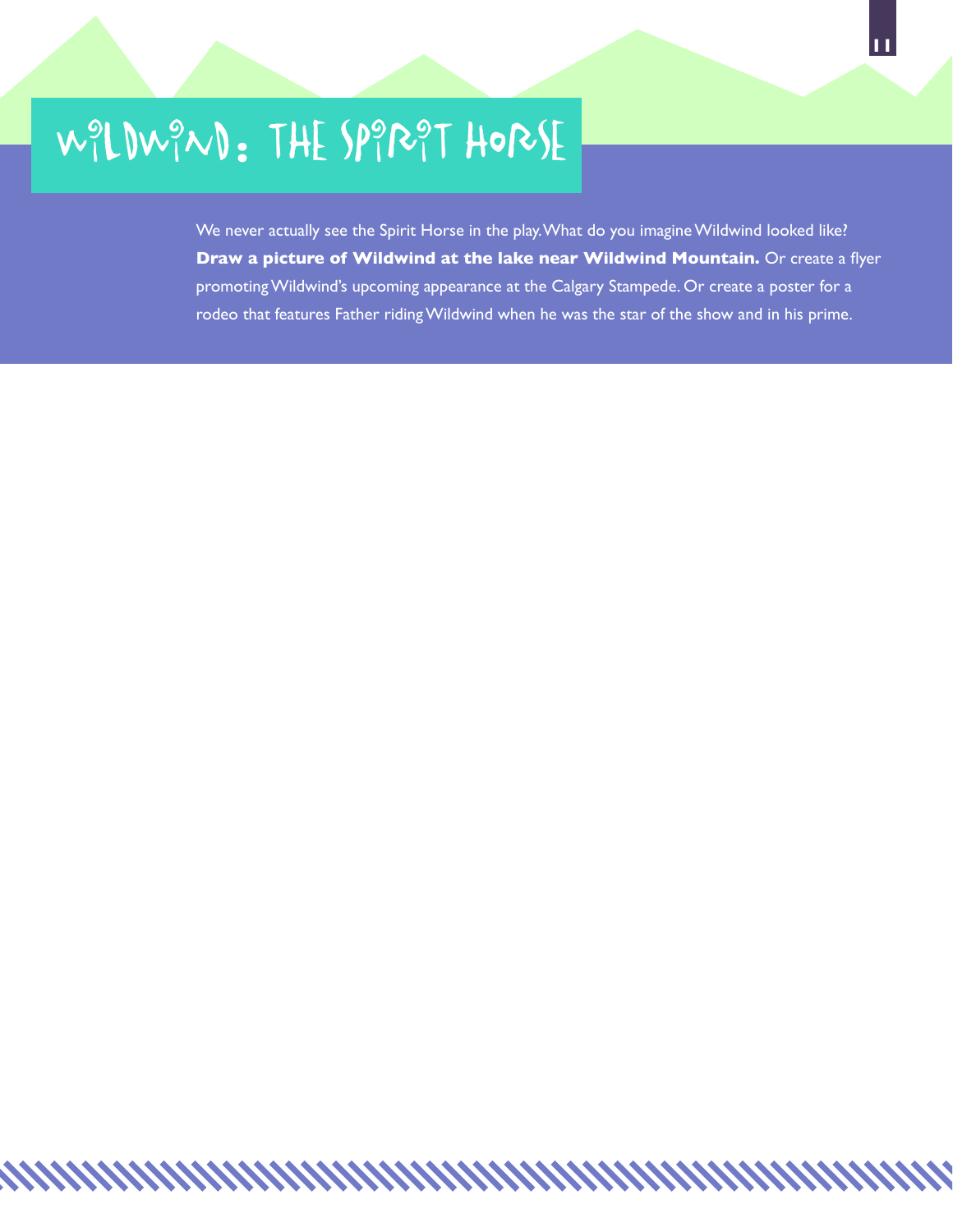**Post-performance activity:** CHARACTER CHANGE CHART

Choose one of the characters from the play *Spirit Horse*. In the first box, print the character's name and describe him or her at the beginning of the play. In the next box, write the event(s) that caused a change in the character. In the last box, describe the character at the end of the story.

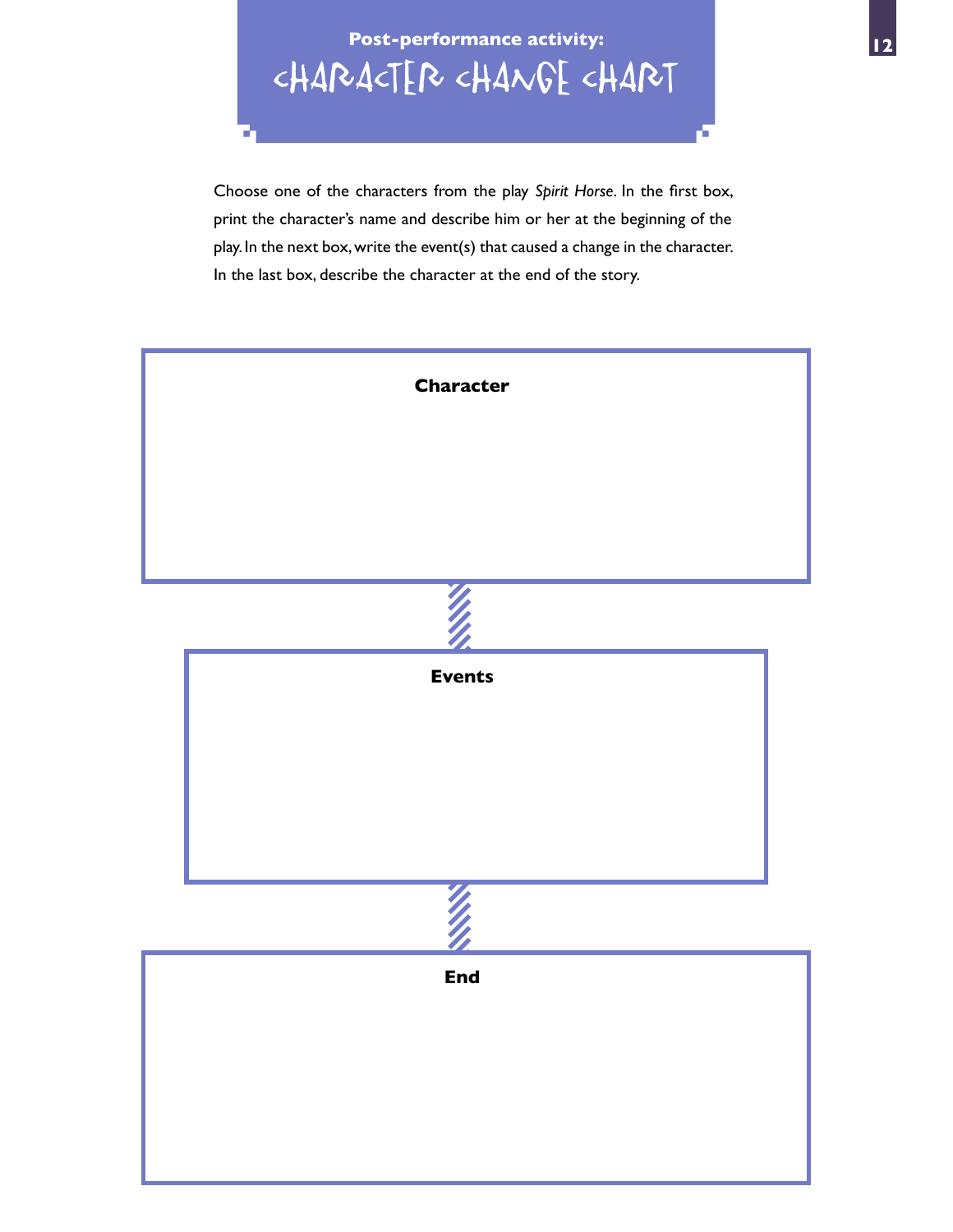# ABOUT THE SET:

*Spirit Horse* is performed in a highly theatrical style that may be unfamiliar to you. There are only three actors and they play as many as 60 characters, including people, animals, and even inanimate objects. The story is told through narrative and dialogue on a very simple set, with the actors sometimes telling, sometimes acting out the action of the play. The set is designed in such a way as to allow the actors to climb on, through, and around it, which allows the many scenes and locations of the play to occur within one world, without big scene changes. Scene changes are made using the performers' and the audiences' imaginations.

# www.www.www

 $BE<sub>1</sub><sup>o</sup>NG$   $Av$  $AUP|$  [ $NC$  $m$ BER:

Being a part of a theatre audience is different than watching a movie or a television show. The performers are in the same room with you and are affected by what you do. Any unexpected noise or movement in the audience can destroy the performer's concentration.

*Spirit Horse* is full of onstage action. When you listen and watch carefully, you can hear the words, see what the actors are doing, and grasp the full experience of the performance. As an audience member, you play a very important part, too!